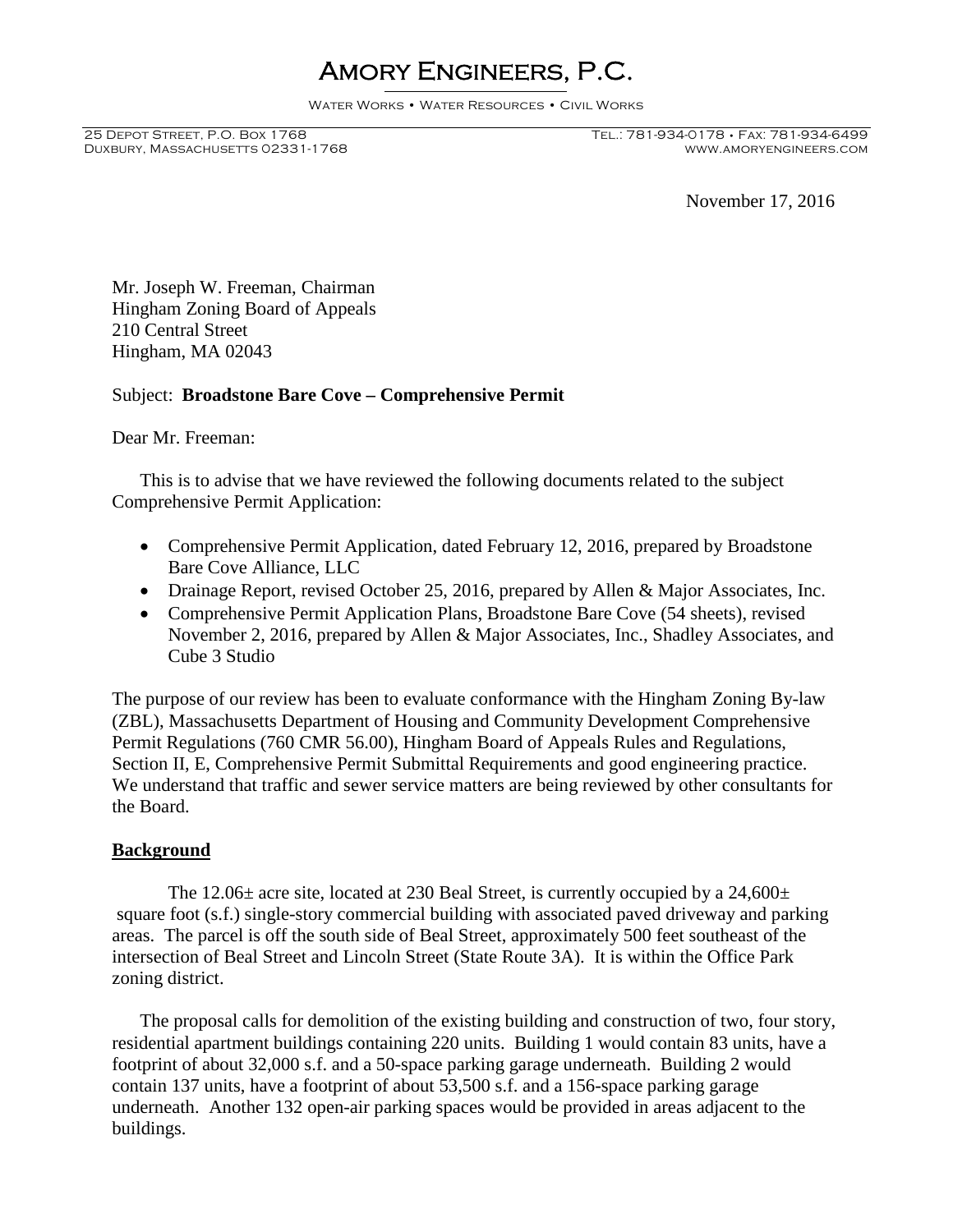Water for both domestic and fire service would be provided by connections to a proposed 8 inch ductile iron watermain that would be connected to an existing 12-inch watermain in Beal Street. The proposed 8-inch watermain would run from Beal Street, along the west side of Building 1 and loop around Building 2. Sewer service would be provided by a proposed onsite collection system consisting of manholes and PVC pipe which would connect to a private sewer system through an existing 8-inch PVC sewer line servicing the site. The private sewer system discharges to the Hingham Pump Station. Gas service would be provided by proposed on site gas lines connected to the existing gas distribution system in Beal Street. Electric, telephone and CATV service would be provided underground from an existing utility pole in the northeast corner of the site. The stormwater management system would consist of catch basins, area drains, manholes, piping, proprietary hydrodynamic treatment units and four subsurface infiltration systems consisting of plastic chambers surrounded by crushed stone. Overflow from three of the infiltration systems would discharge to an existing drainage easement on Town property at the west of the site. Overflow from the other infiltration system would discharge to a low area at the southeast portion of the site.

## **Comments**

## General comments

- 1. We believe the Application complies with the Massachusetts Department of Housing and Community Development Comprehensive Permit Regulations, 760 CMR 56.05 (2) – Elements of Submission and Hingham Board of Appeals Rules and Regulations, Section II, E, Comprehensive Permit Submittal Requirements.
- 2. We note that the Applicant is requesting six waivers, five from Zoning By-laws and one from the Hingham General By-laws. With respect to the waiver requests we offer the following:
	- a. ZBL Section IV-A: request to allow a building  $72\pm$  feet in height. It appears that the height of the proposed buildings would be between 54 and 58 feet. The waiver request should be modified to reflect the actual proposed height of the buildings.
	- b. ZBL Section V-A.2: request to allow for less than 2 parking spaces per unit (1.54). As proposed, the project would also need relief from V-A.3 which requires a 24-ft. wide aisle width for 90-degree parking spaces and parking spaces to be 9-ft. wide by 20-ft. long where there is no overhang and allows an 18-ft. length where there is an overhang. Both parking garages have 24-ft. aisles but 9-ft. by 18-ft. spaces with no overhang. Also, the drop-off area at Building 2 has 90-degree spaces with only a 20 ft. wide aisle. It appears that where outside parking spaces abut walks, the walks are 6.5-ft. wide (6-ft. sidewalk with a 6-inch concrete curb), therefore with a 2-ft. overhang, the walks would effectively be 4.5-ft. wide which complies with ADA requirements.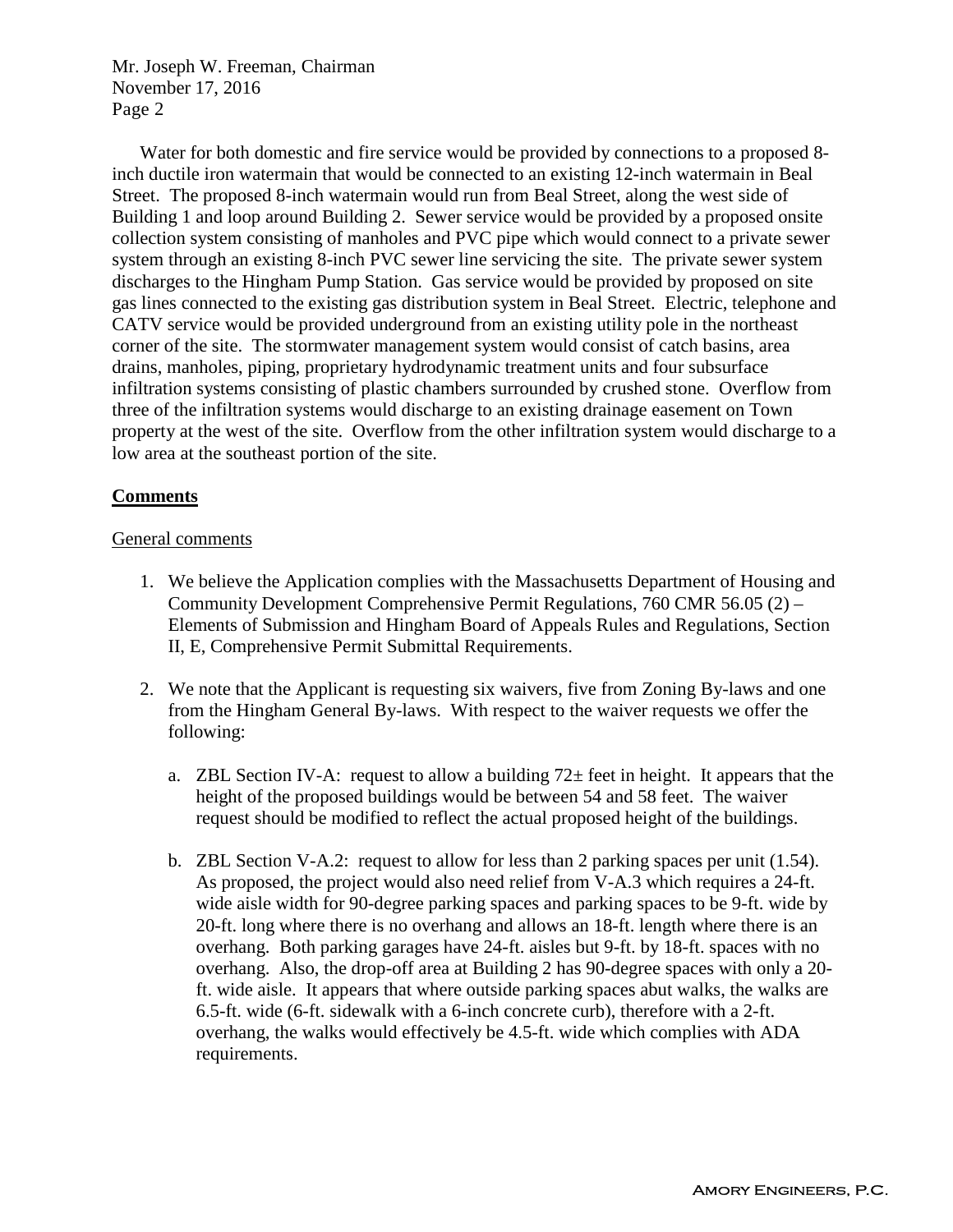- 3. We note that the "Off-Street Parking Summary" on Sheet C-2A is incorrect. The number of 'standard' parking spaces in the garages is 196, not 207. Therefore, total spaces in the garages is 206 and the total on site would be 338.
- 4. There are proposed retaining walls shown on the plan which will be greater than four feet in height. Walls over four feet in height require a building permit and design by a registered structural engineer. Details of retaining wall design should be shown on the plans. A railing or an alternative protective barrier should be included on the top of the walls.
- 5. The Standard Duty Bituminous Roadway detail on Sheet D-2 should show the asphalt binder course to be at least two-inches thick.
- 6. The width of crosswalks should be clarified. They are specified to be 8-feet wide (typical) on Sheet C-2A and 6-feet wide (typical) on Sheet C-2B.
- 7. We note that there is an "existing stump burial area" shown on the plans with a note directing the contractor to "review the record plan entitled "Building Demolition and Debris Disposal Area Plan" of 1988 and verify, in the field, the elevation and location of the debris and stump burial area. Special precautions shall be taken to ensure this area is not disturbed during construction." The plans show a driveway and parking spaces to be constructed on top of this area. We question if this 'disposal area' has been evaluated to verify that it will adequately support the proposed infrastructure.
- 8. Documentation should be submitted to demonstrate that adequate fire flow will be provided. Although the watermain is proposed to loop around Building 2 it is essentially a dead end main. Consideration should be given to looping back to Beal Street by use of the existing watermain on site.
- 9. We assume that the Applicant is working with the Fire Department regarding the number, spacing and locations of fire hydrants and building connections.
- 10. The emergency fire lane behind Building 2, extending to Sheltry Path is specified to be a durable surface with materials to be determined on Sheet C-2B and porous asphalt on the Landscape Plan, Sheet L-100. If it is to be porous asphalt, it should be labeled as such on Sheet C-2B and a detail should be added to the plans.
- 11. ZBL Section I-I.4.i requires a "Site Lighting Plan showing the location, height, photometrics, orientation, and specifications for all outdoor site lighting, including information on the intensity and range of illumination for each source of light proposed." A photometric plan and light fixture detail should be submitted.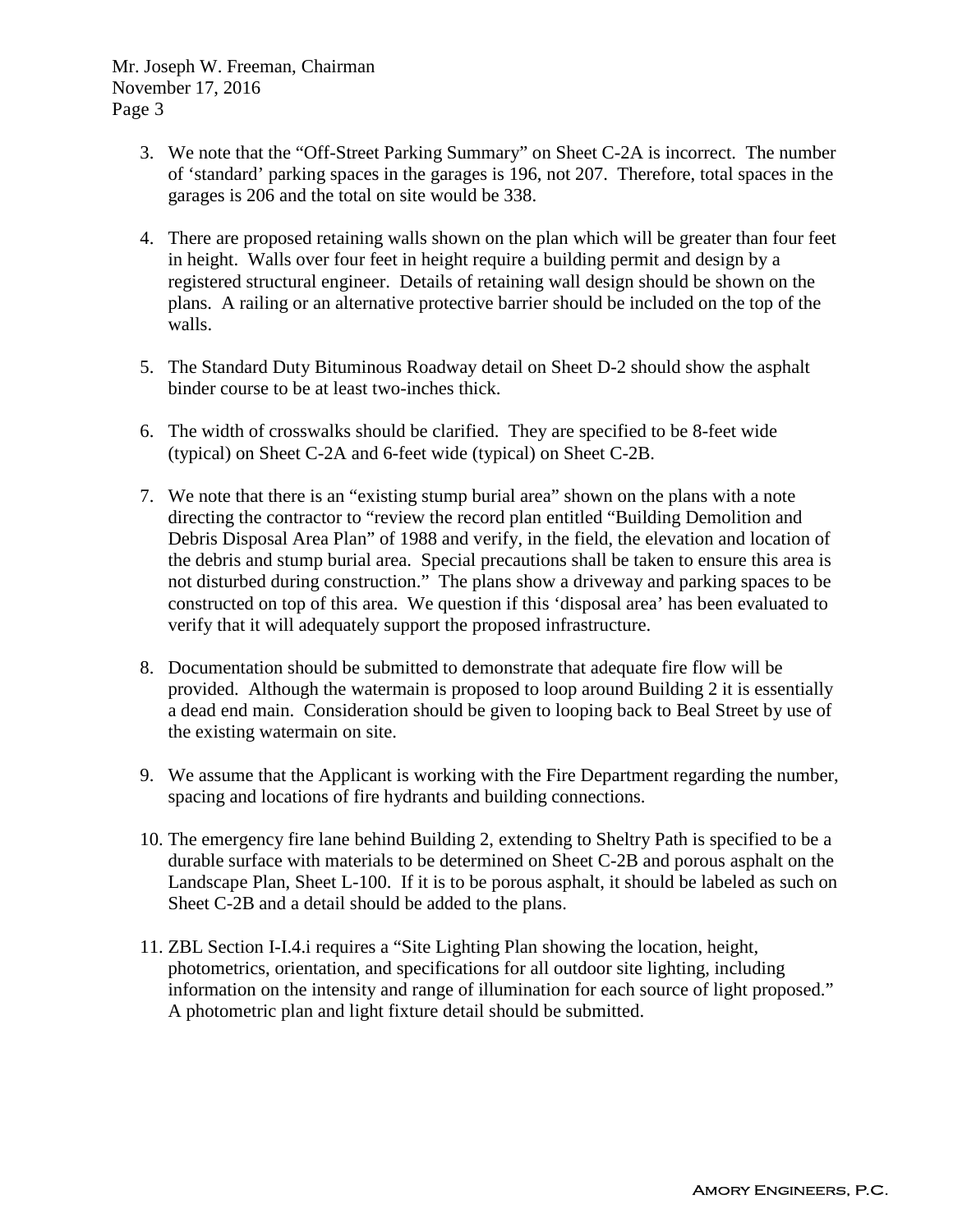## Stormwater Management comments

- 1. The soils information provided for the site include the soil survey mapping of the area and test borings completed around the site. None of the test borings are within the foot prints of the proposed infiltration systems. In accordance with standard engineering practice, test pits should be excavated at each infiltration system to verify soil textural analysis and depth to seasonal high groundwater.
- 2. The HydroCAD calculations submitted in the Drainage Report demonstrate that the peak rate of runoff under post-development conditions will not exceed existing conditions. However, the calculations do not include an infiltration component in the postdevelopment model. Because of this, the calculations indicate that volume of stormwater runoff will be increased to Study Point #1 (the existing drainage easement on Town property at the west of the site) under post-development conditions. Calculations, incorporating infiltration in the model, should be submitted to verify that postdevelopment volume of runoff does not exceed existing conditions.
- 3. We note the following issues with consistency between the plans and the HydroCAD calculations:
	- a. The time of concentration (Tc) flow path for subcatchment area E-2 does not appear to reflect the longest time of concentration. It should begin just east of the beginning of the Tc flow path for subcatchment E-1, then initially flow northeasterly and then around the eastern edge of the parcel to Study Point 2.
	- b. Subcatchment P-3 should be routed through underground infiltration system (UIS) #2, rather than UIS #1.
	- c. Subcatchment P-15 should be routed directly to Study Point 2 rather than through UIS #4.
	- d. A portion of subcatchment P-18 should be routed through UIS #4. The remainder would be combined with subcatchment P-17.
	- e. To match the calculations, Outlet Control Structure (OCS) #1 detail on Sheet D-5 should be revised to show the orifice at El. 14.75 to be 7-inch diameter and another orifice at El. 16.5 with a diameter of 6-inches. Also, the outlet pipe from OCS #4 should be 18-inch diameter on the detail.
- 4. The water quality volume calculations in Section 6.15 of the Drainage Report need to be revised. The impervious areas listed for Watersheds P-10, P-17 and P-18 should be 10,820 s.f., 11,323 s.f. and 4,069 s.f., respectively.
- 5. There are a number of discrepancies between the plans and the Stormwater Pipe Sizing Table in Section 6.17 of the Drainage Report. See attached spreadsheet.